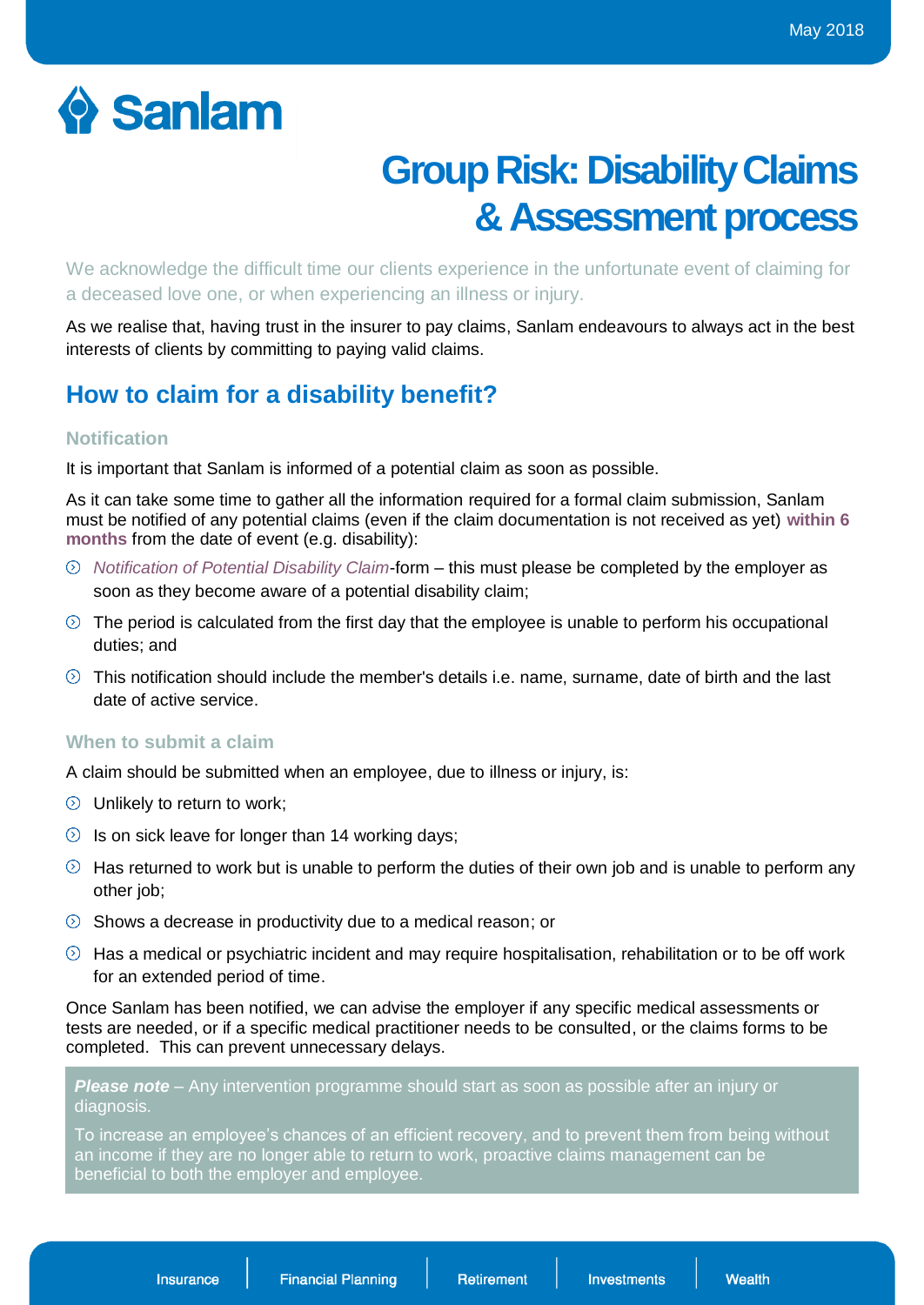

## **Service delivery**

On receipt of the full claims package, the standard turn-around-time within which the assessment will be finalised is as follows:

Kindly please submit the claim notification and supporting claim documentation to: [DisabilityClaimBenefits.EB@sanlam.co.za](mailto:DisabilityClaimBenefits.EB@sanlam.co.za) *(Includings terminal illness and critical illness insurance claims)* Assessment of initial disability claims [within](mailto:SGRNewTenders@sanlam.co.za) 10 working days *Please note that the assessment of the claim and supporting documents may take longer for certain cases, but we try our best to finalise and arrange for payment as soon as possible.)* Assessment of review disability claims within 10 working days *Please note –* No documents should be forwarded to a personal inbox, or to that of any other individuals. This procedure ensures that the Administration & Claims Departments keep proper track of every document received.

# **Payment of medical accounts**

Kindly please submit medical accounts to: [DisabilityClaimBenefits.EB@sanlam.co.za](mailto:DisabilityClaimBenefits.EB@sanlam.co.za)

• Payment of medical accounts and the state [within](mailto:SGRNewTenders@sanlam.co.za) 10 working days

*Please note –* The employee or employer is responsible for the cost of attaining all the initial medical evidence submitted in support of the claim. Sanlam will only cover the cost of further medical evidence specifically requested.

- $\circledcirc$ Initial evidence: Employee / employer
- $\odot$ Further evidence: Sanlam Employee Benefits: Group Risk
- $\circledcirc$ Appeal evidence: Employee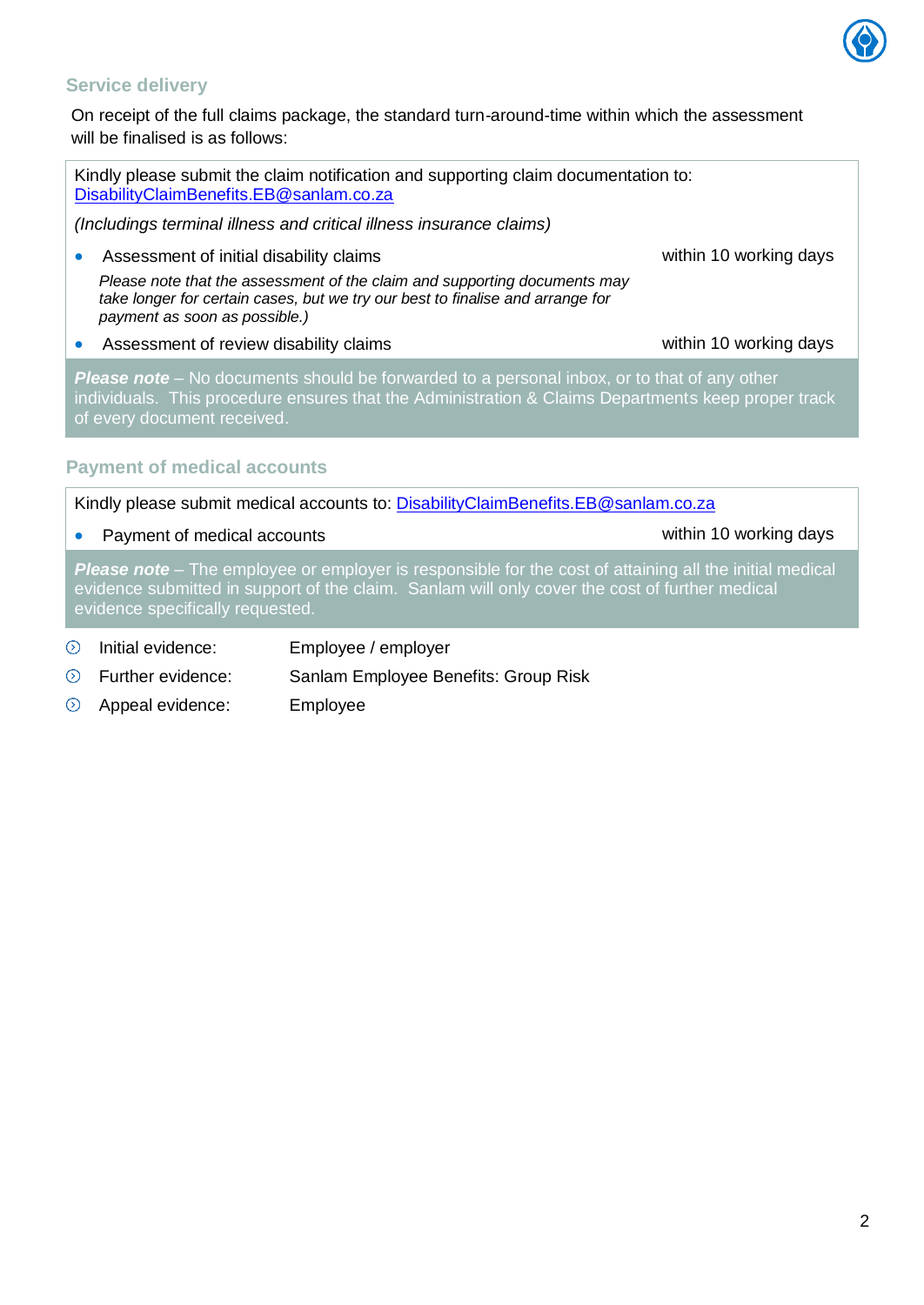

# **Process that follows the disability claim submission:**

| Step1                                                                                                                                                                                                                                                                                                        | Step 2                                                                                                                                                                                              | Step 3                                                                                                                                                                                                                                                                                                                                                                                                                                                                         |                                                                                                                                                                                                                               | Step 4                                                                                                                                                                                                                                                                                                                                                                                         |                                                                                                                                                                                                                                                 |
|--------------------------------------------------------------------------------------------------------------------------------------------------------------------------------------------------------------------------------------------------------------------------------------------------------------|-----------------------------------------------------------------------------------------------------------------------------------------------------------------------------------------------------|--------------------------------------------------------------------------------------------------------------------------------------------------------------------------------------------------------------------------------------------------------------------------------------------------------------------------------------------------------------------------------------------------------------------------------------------------------------------------------|-------------------------------------------------------------------------------------------------------------------------------------------------------------------------------------------------------------------------------|------------------------------------------------------------------------------------------------------------------------------------------------------------------------------------------------------------------------------------------------------------------------------------------------------------------------------------------------------------------------------------------------|-------------------------------------------------------------------------------------------------------------------------------------------------------------------------------------------------------------------------------------------------|
| <b>Employer receives</b><br>notification of an<br>employee not being<br>able to work<br>(If an employee has<br>been affected by injury<br>or disease to the extent<br>that they can't perform<br>their own occupation or<br>most of it, they should<br>discuss it with<br>management as soon<br>as possible) | <b>Employer notifies</b><br>Sanlam of the<br>employee's inability to<br>perform regular<br>occupation<br>(Employee/employer<br>must arrange for<br>appointment with a<br>suitable qualified doctor) | Employer receives further medical<br>notification that the employee is<br>continuously and totally prevented<br>from following the regular<br>occupation (i.e. the assessing doctor<br>finds the condition as disabling).<br>Employer arranges for the following<br>information to be sent/forwarded to<br>Sanlam:<br>Declaration by scheme<br>$\bullet$<br>Statement by insured<br>$\bullet$<br>Confidential medical report -<br>$\bullet$<br>compiled by treating specialist | <b>Request additional</b><br>medical and/or other<br>information<br>Sanlam sends a letter<br>to the employer, via the<br>intermediary (if<br>applicable), requesting<br>the additional<br>information, necessary              | Sanlam receives the claim pack, assesses the claim and<br>notify the client of decisions made.<br><b>Claims is</b><br>approved<br>Sanlam requests, via<br>the intermediary (if<br>applicable), the fund /<br>employer's or<br>employee's banking<br>details from the                                                                                                                           | <b>Claim is</b><br>repudiated<br>Sanlam sends a letter,<br>via the intermediary (if<br>applicable), informing<br>the employer of the<br>repudiation                                                                                             |
|                                                                                                                                                                                                                                                                                                              | <b>Please note</b> – Notices<br>received later than 6<br>(six) months of date of<br>disability will not qualify<br>for disability benefits                                                          | Sick leave records<br>$\bullet$<br>Copy of claimant's ID<br>$\bullet$<br><b>Please note</b> - All documents must<br>be duly completed and signed<br>Cost of 1 <sup>st</sup> medical is for the<br>employee's own account                                                                                                                                                                                                                                                       | to finalise the claim<br>assessment<br>Claim is on hold until<br>additional information<br>is received<br>(Please note - It is the<br>members responsibility<br>to submit the additional<br>information / medical<br>reports) | employer, in order to<br>arrange payment of<br>the benefit<br>Sanlam sends letter,<br>addressed to the<br>employer   employee,<br>via the intermediary (if<br>applicable), confirming<br>benefit being paid (after<br>the waiting period has<br>elapsed), as well as<br>proof of payment, if<br>required<br><b>Please note</b> – The turn-round time for this process, should all the relevant | In the event that the<br>employee is not<br>satisfied with our<br>decision, he/she may<br>within 90 days provide<br>us with written<br>representation of his/<br>her dissatisfaction,<br>together with medical<br>reports in support<br>thereof |

information be submitted and the assessment finalised by the doctor (excluding any follow-up for additional information) is 10 working days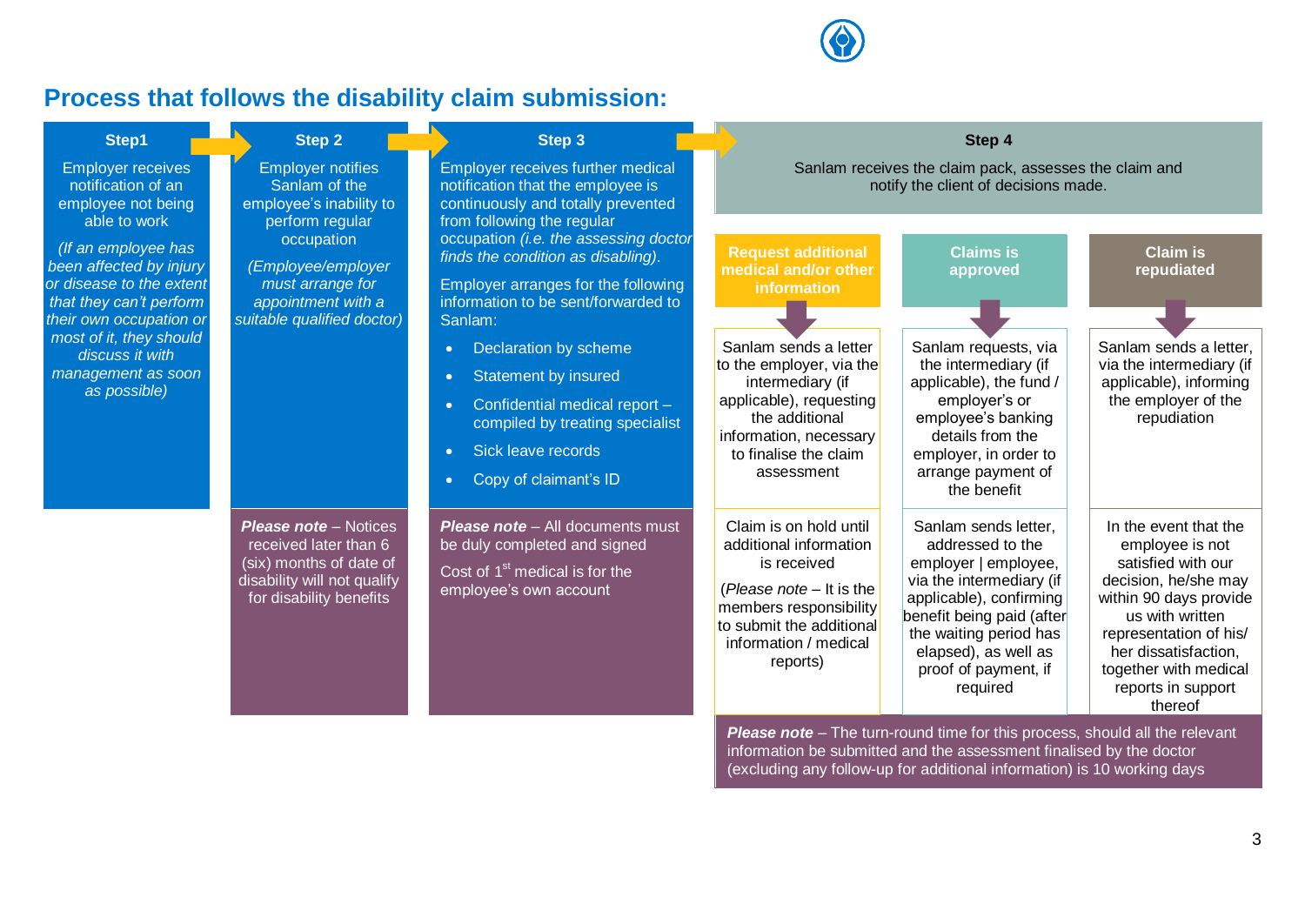

# **Formal claim submission** *(step 3)*

Following the Notification of Potential Disability Claim-form, the following information is required as soon as the relevant information becomes available:

# **Disability claim** (lump sum / monthly instalment)**:**

**Declaration by fund / scheme / employer** – to be completed by the employer (part of claim form).

*It is important to state the employee's last day able to perform all their duties because of the medical condition. Certain contractual elements are dependent on this date and in essence is the "date of disability".* 

**Particulars of the insured's occupation i.e. Job Description/Job Profile of insured** – to be submitted by the employer.

*This detailed information is required by the claims consultant to assess the claim in terms of the policy's definitions of disability, and needs to show the main duties required of the employee; it should therefore be completed by the immediate supervisor together with the employee.*

- **Payment of benefits** to be completed by the employer (part of claim form – only complete sections applicable, i.e. Income Continuation disability benefit sections).
- $\odot$ **Declaration by insured / employee** – to be completed by claimant (part of claim form).

*Contact details of all medical practitioners consulted are required. The declaration must also be signed, giving Sanlam the authority to obtain medical evidence from other sources to assist with the assessment.*

**Confidential medical report** – Report to be compiled by insured's **treating specialist according to the guidelines attached** (see last page of claim form).

*The medical practitioner treating the employee should complete the confidential medical report. Copies of any specialist reports, test results and / or X-ray results should also be attached.* 

### *In addition:*

*Important:*

**Salary statement** – The employer must provide a copy of the insured's salary statement as on **the last date on which the insured performed his/her duties**.

*(In the case of an insured who receives a commission based salary, Sanlam require the past 3 year's salary statements.)*

This serves as proof of membership as well as assist in calculating the payment of the disability benefit;

- **Sick and annual leave records**  the employer must provide copies of all sick and annual leave records for the past 12 months; and
- A clear certified copy of the employee's identity document is needed as proof of identity and as confirmation of age.
	- *Copies of any other available medical reports or test results*
	- Any other information (especially **existing specialist reports** and other medical information, but not older than 6 months) that will assist to determine the validity of the claim.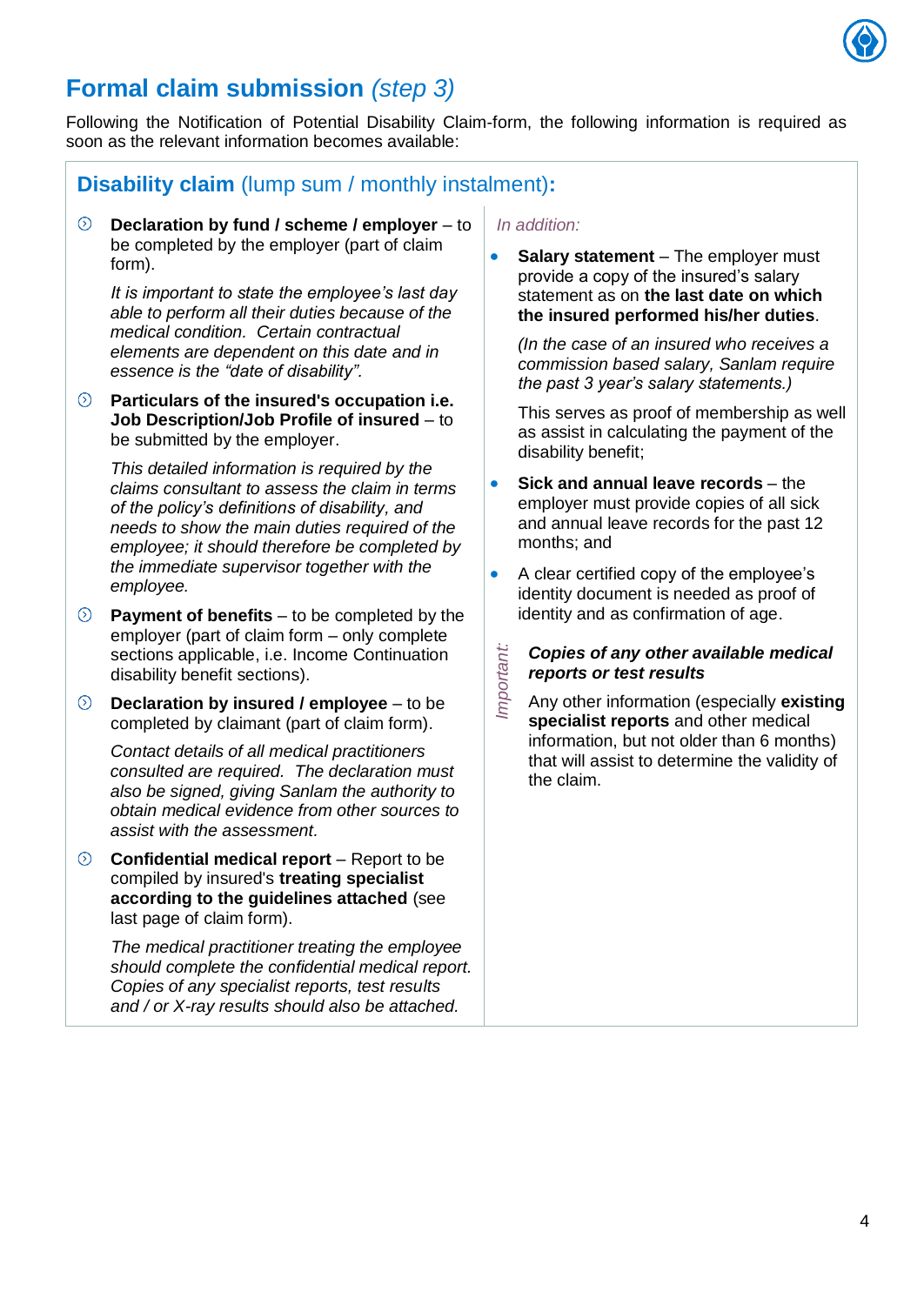

- $\circ$ **Declaration by fund / scheme / employer** – to be completed by the employer (part of claim form).
- **Payment of benefits** to be completed by the employer (part of claim form).
- **Declaration by physician** to be completed by the employee's **treating specialist** (part of claim form), i.e. of the diagnosis of a member's terminal illness confirming a member has less than 6 months to live.

# **Terminal illness claim: Critical / Severe illness claim :**

- $\circ$ **Declaration by fund / scheme / employer** – to be completed by the employer (part of claim form).
- $\circ$ **Statement by insured / employee** – to be completed by claimant (part of claim form).
- $\circledcirc$ **Payment of benefits** – to be completed by the employer (part of claim form – only complete sections applicable, i.e. Income Continuation disability benefit sections).
- $\odot$ **Questionnaire to Doctor** – Form to be completed by the employee's **treating specialist**. In addition, the specialist also need to compile the report.
- <sup>11</sup>/<sub>29</sub> Any other information (especially **e** specialist reports and other mediately but not older than 6 months) that v<br>  $\overline{\mathcal{L}}$  determine the validity of the claim. Any other information (especially **existing specialist reports** and other medical information, but not older than 6 months) that will assist to

**Please note** – Incomplete or incorrect information may result in delays in the settling of the claim; kindly please ensure that the information given is complete, detailed and accurate to establish the facts of the case at an early stage.

Any misstatement could be used as a basis for the denial of a claim.

All information will be handled with confidentiality

# **Assessment** *(step 4)*

Before assessing the extent of the employee's disability, the claims consultant must ensure that the claim fulfils certain contractual criteria.

The assessment process includes consultation with medical professionals and requesting further information where needed.

Complexity of claims **Complexity of claims** Each disability case is handled on its own merits, as each case differs in terms of employee profile, medical condition, prognosis, occupation, industry, availability of resources.

This makes most claims complex in nature. The complexity is brought about by subjective evidence and biased reports.

The most important aspect in the assessment of claims is to differentiate between *impairment* and *disability*.

 Impairment is the deterioration in functioning as a result of deterioration in an individual's health.

*Assessment involves a medical decision made by the examining physician, which is taken after a diagnosis has been confirmed and the medical condition has been optimally treated.*

 On the other hand, disability involves a legal decision and reflects the inability of an individual to fulfil his personal, social or work liabilities fully as a result of the impairment.

*At Sanlam a panel of experts does this assessment.*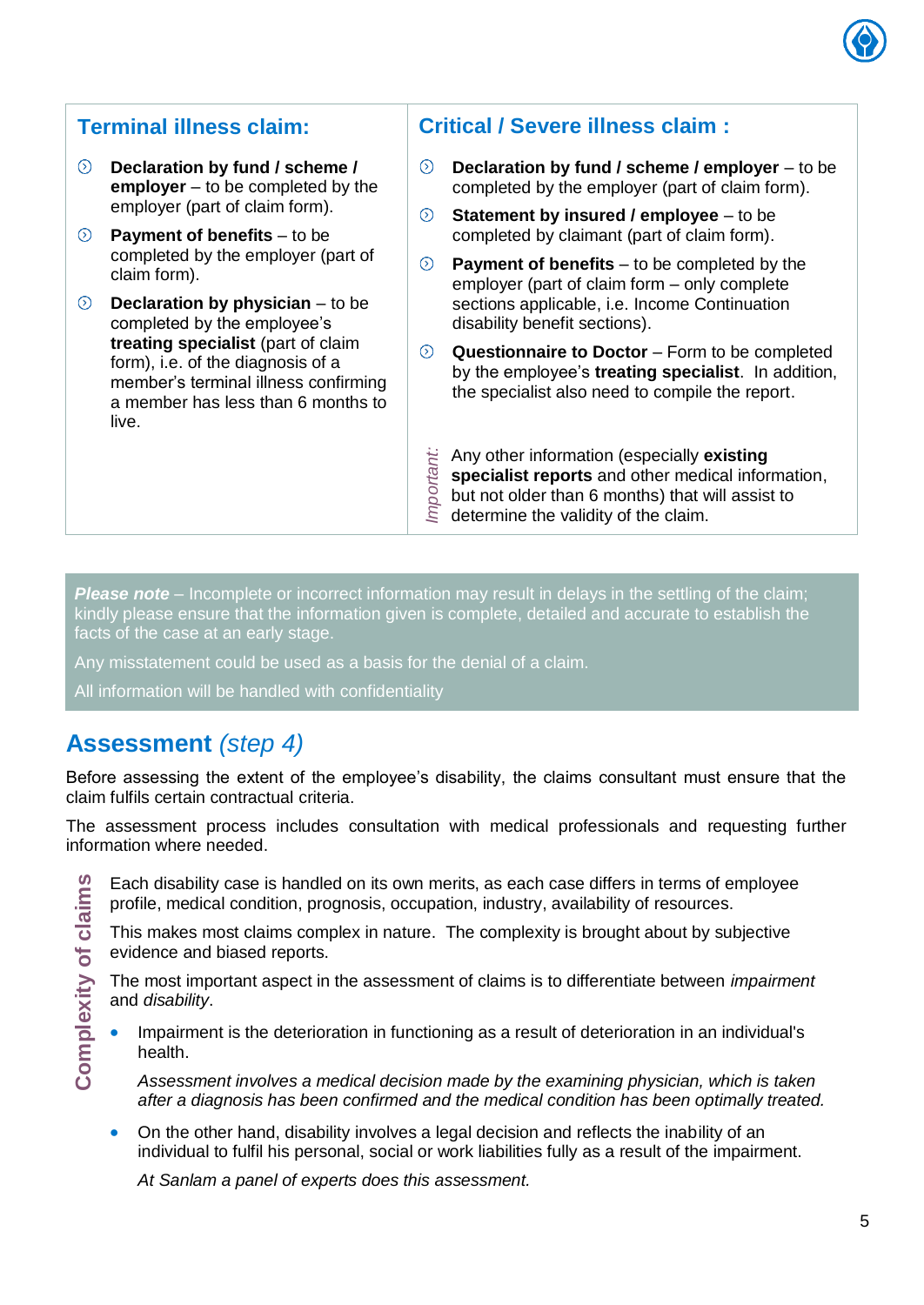

Sanlam assesses the validity of the claim during the waiting period, after which payment will be made if the claim is admitted.

However, if the claim cannot be immediately admitted, a request for additional medical information may be made, in which case the claim will be temporarily suspended, until receipt of the requested information.

- Very thorough process **Disability assessment** at Sanlam is a very thorough process involving:
	- Obtaining all relevant medical data on the history and course of the condition, the treatment supplied and the resultant functional impairment from the treating physician.

We rely on HR to assist with the fully completed forms.

- Requesting additional evaluations by an independent medical examiner in diagnoses where subjective signs or symptoms are difficult to quantify.
- **Very thorough process** Obtaining information regarding the claimant's profile (i.e. Age, Qualifications, Experience and Previous occupations) to consider the possibility of re-deployment in suitable alternative occupation.
	- An analysis of the physical and cognitive demands of the claimant's regular occupation and determine the effect of the functional impairment to such demands.
	- Determining if the functional impairment to satisfy the condition of total or total and permanent disability as defined in the policy agreement.
	- **Impairment is assessed by medical doctors, qualified as specialists in disability assessment.**
	- Disability is assessed by full time claim assessors, assisted by legal consultants as well as occupational therapists.



Sanlam will notify the fund / employer of the outcome of the assessment.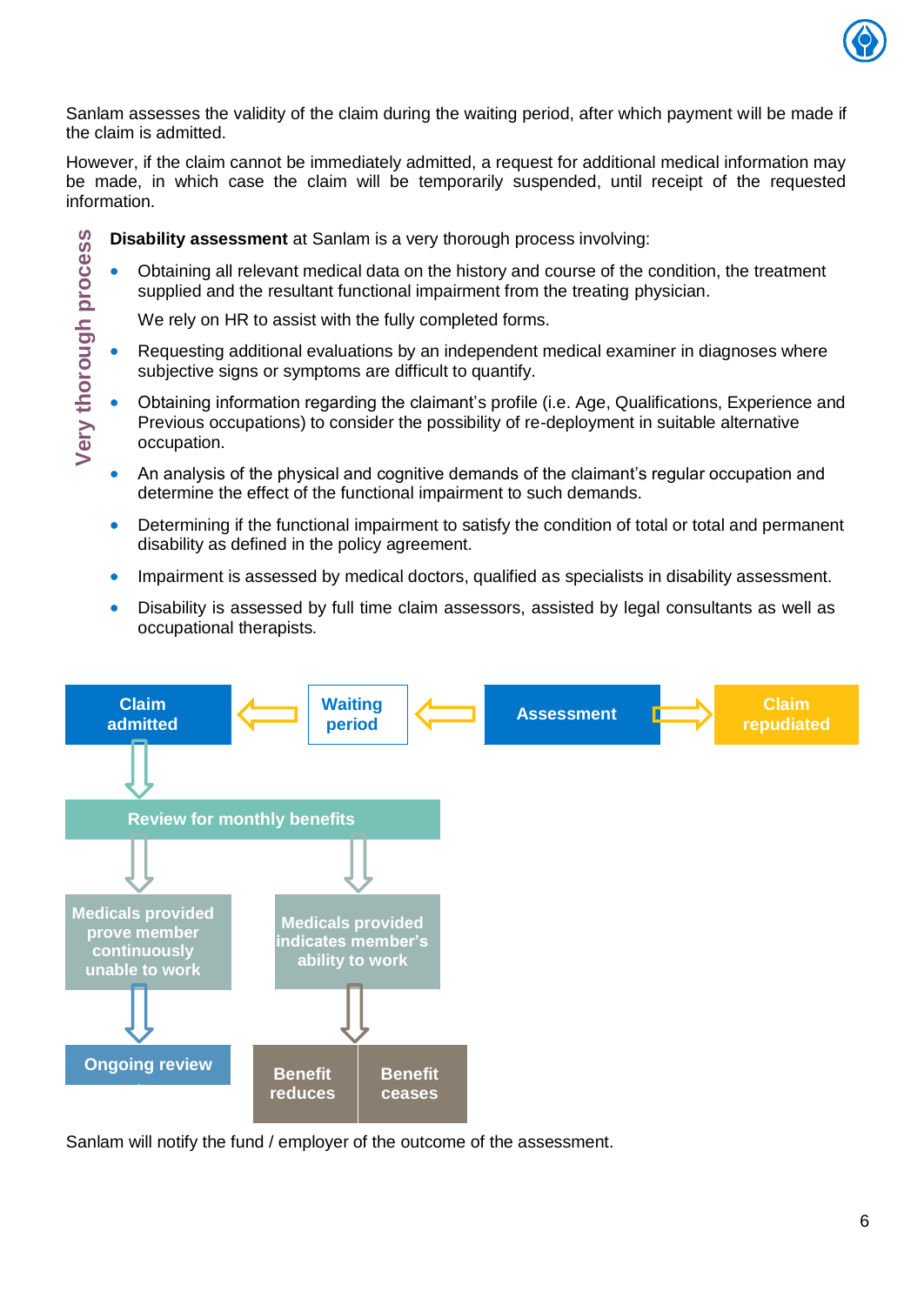

# **Review of monthly disability benefits, after initial assessment**

All claims are reviewed on a regular basis, depending on the specific claim and condition.

 $\odot$  In terms of the policy agreement Sanlam may, from time to time, request disabled members to submit medical reports and/or other documents to proof their continued disability.

When a member is assessed for disability income benefits, the member's condition determines a review period / date of his current condition, e.g. end of 12 months or 18 months. The documentation and information necessary for the review (for longer periods) is requested via formal communciation (official letter), 6 months before the end of the review period, to allow members enough time to arrange for the medical information requested.

If the requested medical information is not in Sanlam's possession by the date as stipulated in the formal communication, Sanlam will unfortunately suspend the member's monthly disability instalment and any other payments we make on behalf of the member/s (e.g. contribution waiver), until such time as we receive the requested information.

Upon receipt of further medical information, confirming the member's inability to return to work, the monthly instalments will continue until the next review date (i.e. the receipt of 'new' medical information will determine the end of the next review period).

 $\odot$  Should the medical evidence found that the member is able to work, the monthly instalments can either reduce or payment ceases.